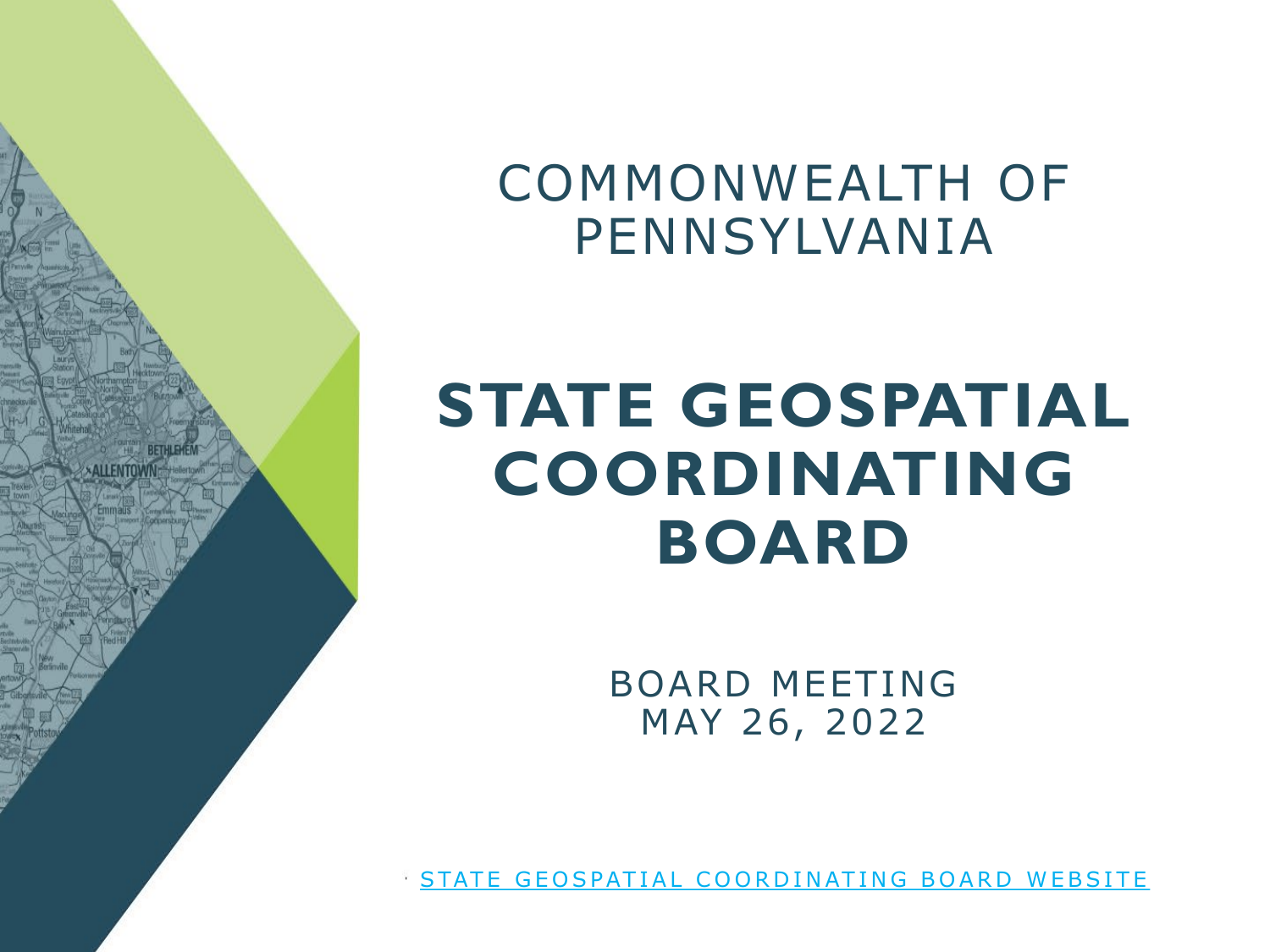# **MEETING AGENDA**

Welcome and introductions Joint Task Force update >Task Force updates Executive Director updates Other Business • NENA / NG-911 workgroup update • National / NSGIC update • Topics for next meeting **>Open discussion >Adjourn**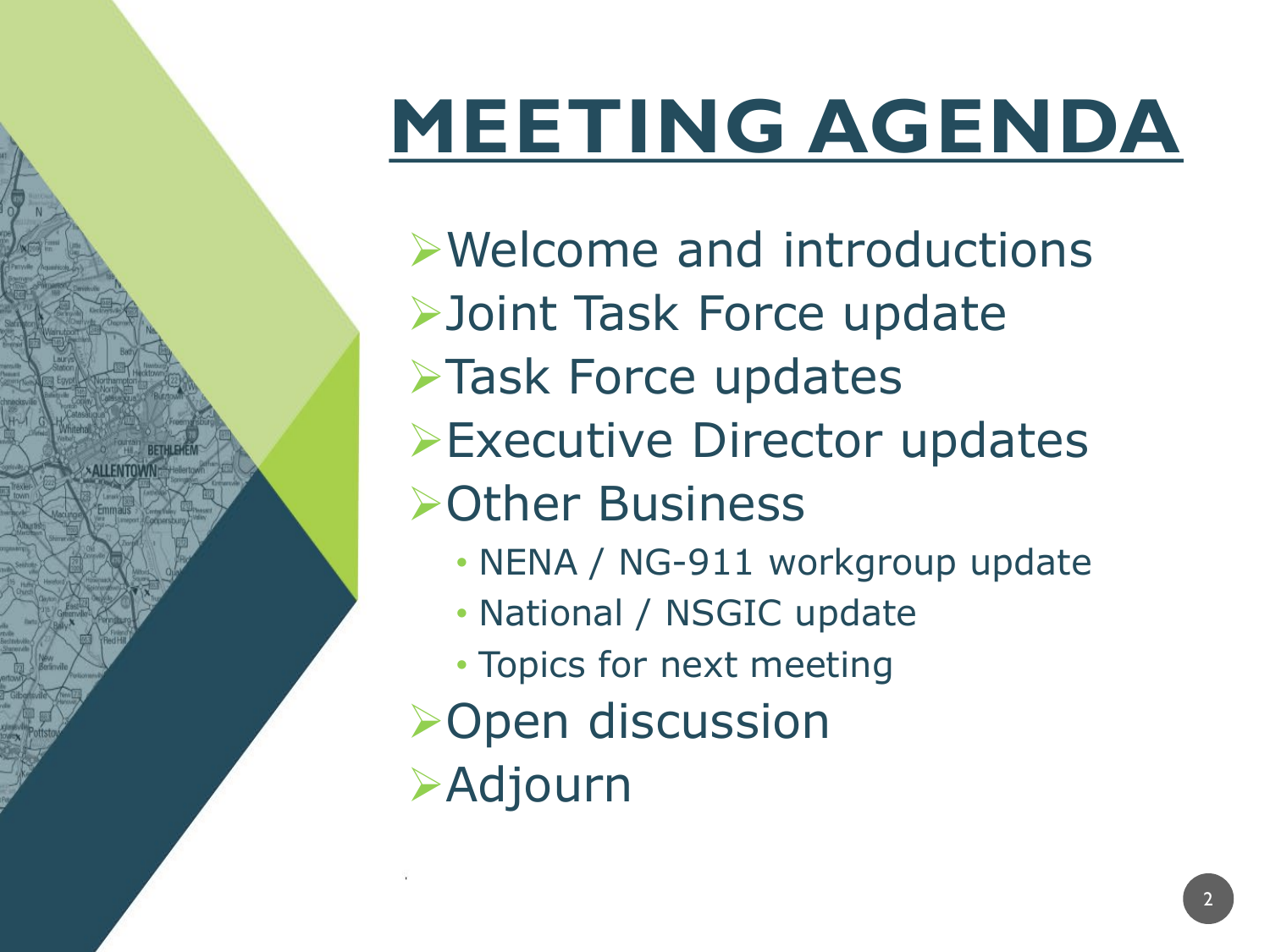# **04/19/2022 JOINT TASK FORCE UPDATE**

Mary Fulton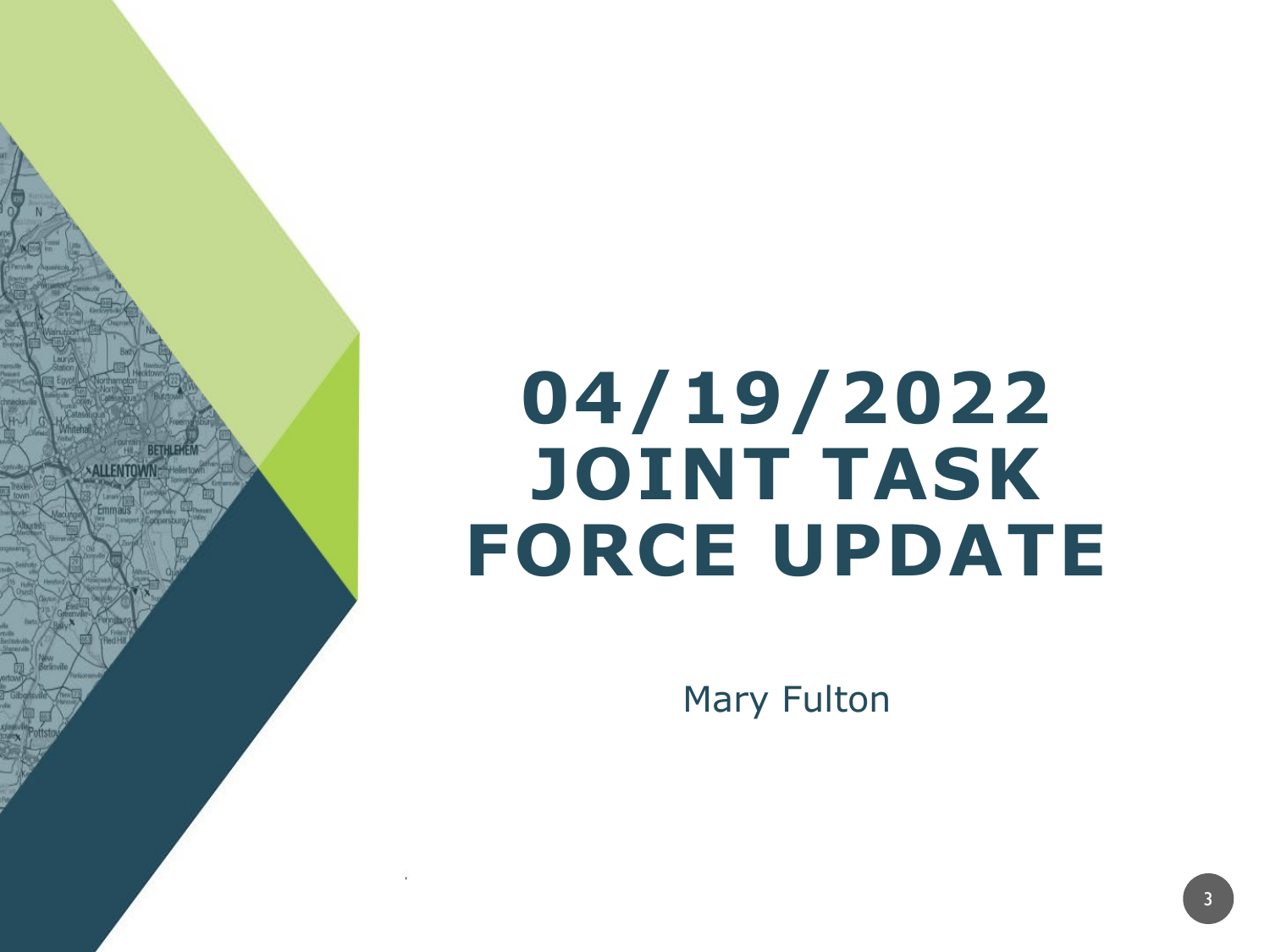

**ALLENTO** 

Task Force Leaders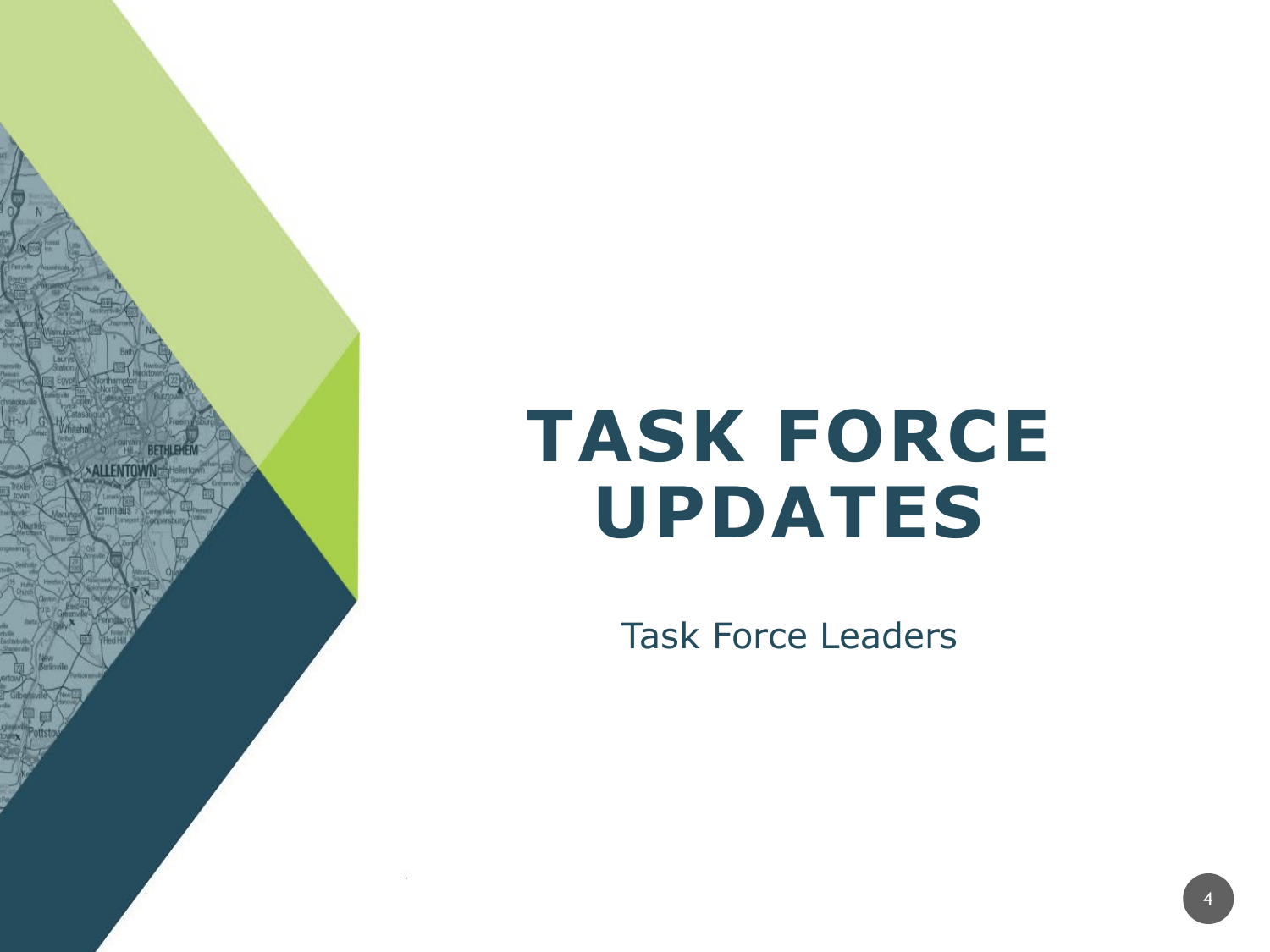## **DISCUSSION ITEMS**

### **NG911 Data Development**

- RCL, SSAP, and boundary work continues moving west to east
- Spatial interface onboarding for SC recently completed
- Remaining regions onboarded by August 2022
- Counties asked to upload data every two weeks
- Monthly update calls

#### **NG911 GIS Working group**

- Review/update NG911 data model
- GIS layer change management guidance
- Review opportunities for partnerships
- Update Statewide NG911 GIS Strategic Plan
- SSAP Secondary Use Planning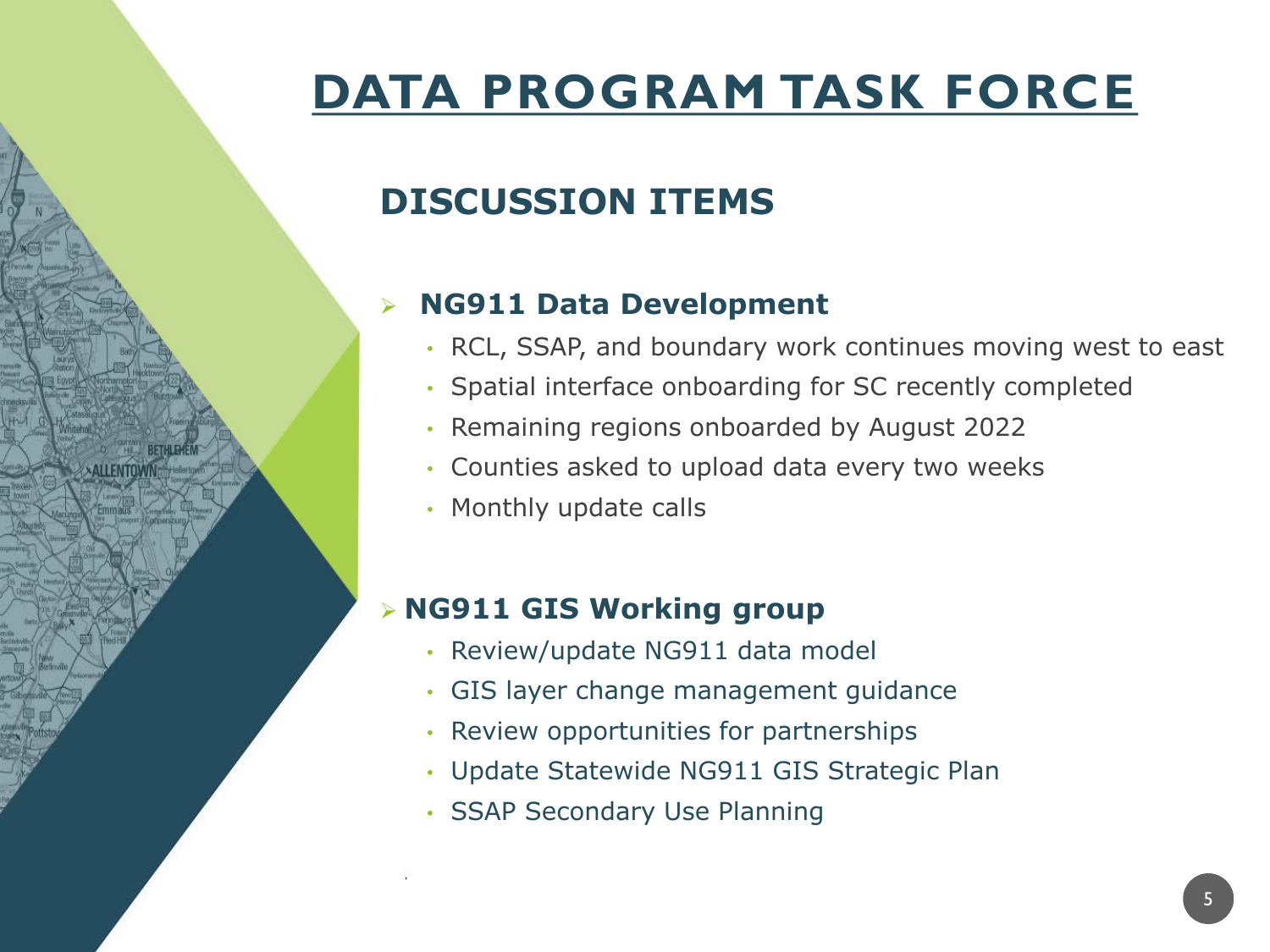## **DISCUSSION ITEMS**

### **Hydrography**

- April 20 Report to NSGIC 3DHP Forum
- Raystown EDH Pilot data delivered to USGS late March
- Defining Riparian Integration Trial DOT / DCNR
- Initial queries to Blair County for MS4 review DEP
- Pittsburgh Urban Hydro
- Promoting 3DHP Narrative and Engagement\*\*

### **Imagery/Elevation**

- Monthly leadership meeting
- Leadership Team developing procurement and stewardship recommendation\*\*
- USGS 3DEP Flyer update
- Articulation with NG911 for 3D use in emergency response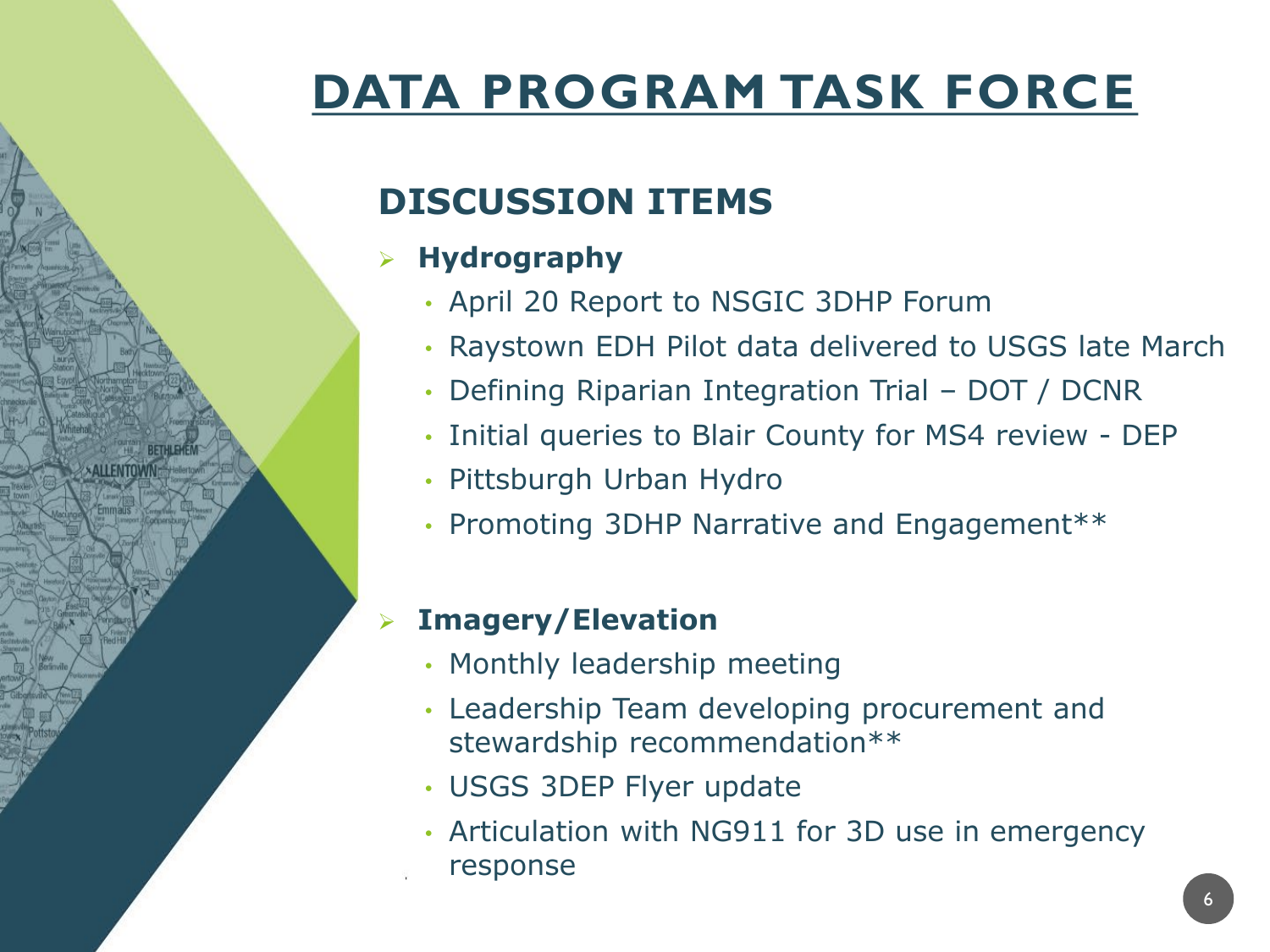## **DISCUSSION ITEMS**

### **Civic Boundaries**

- April 7 Working Group meeting
	- Including Census
- Statewide BAS language in review at Census
- 3-County Boundary Quality Study
- Planning LGC report to General Assembly\*\*

### **Parcel (County Pro LRC)**

- May 18 Meeting
	- Broadened membership
	- Possible Case Study/Visioning
- Continuing need for aggregator

### **Geodetic**

- Scheduling monthly calls
- Consolidating records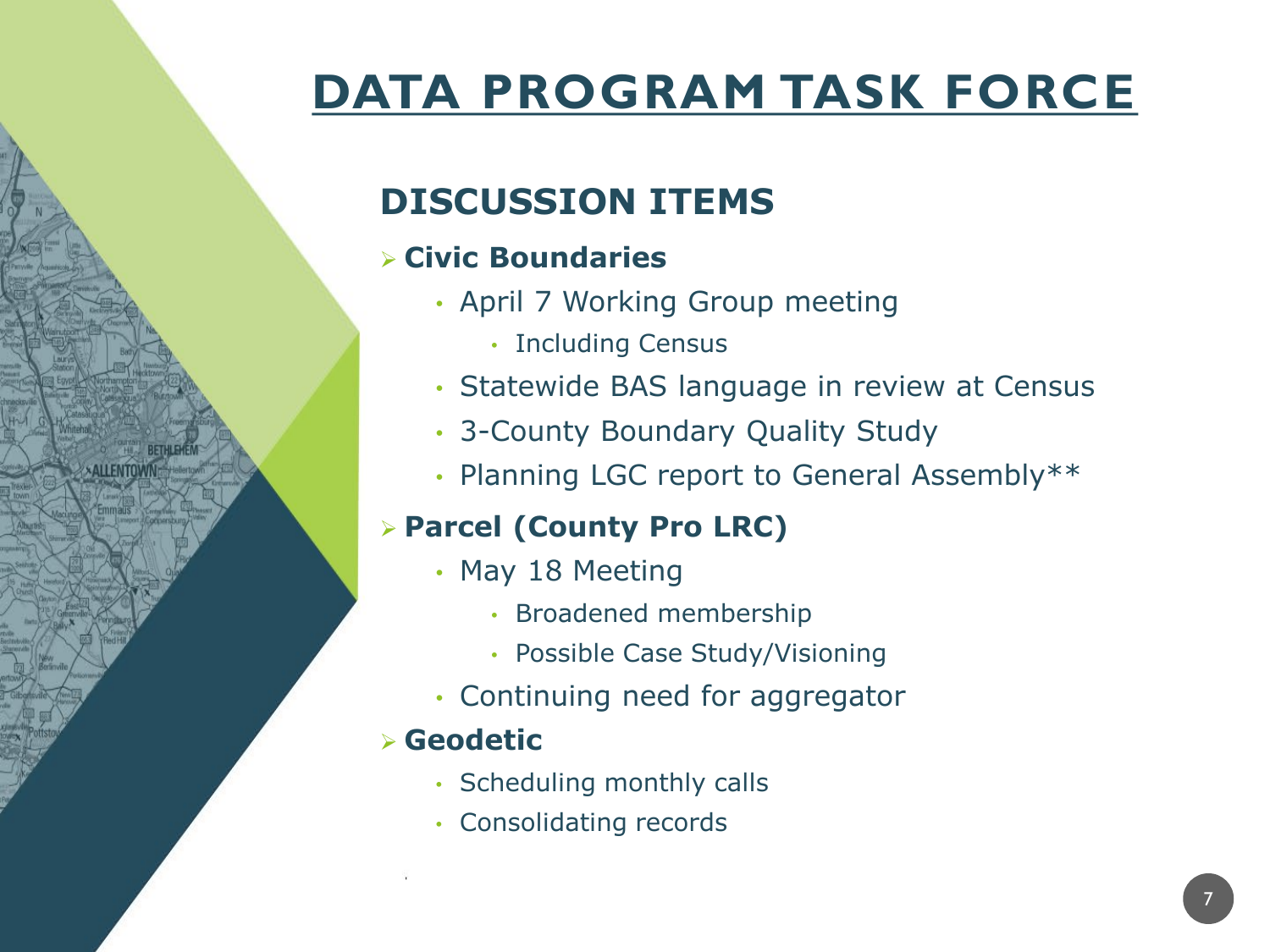## **Base Map 2030 Kickoff Workshop**

### **Held at PEMA facility**

- 20 in-person, 30 virtual
- NG911 and Elevation working groups together

#### **Address Data Case Study – Lessons Learned**

- **Legislation**
- **Standards**
- Published plan
- Need active working groups

#### **Implications for Base Map 2030**

- Modernize workflows
- Vision for Base Map 2030 interactions
- Implementation tasks for 2022
- More case studies (**Open Discussion**)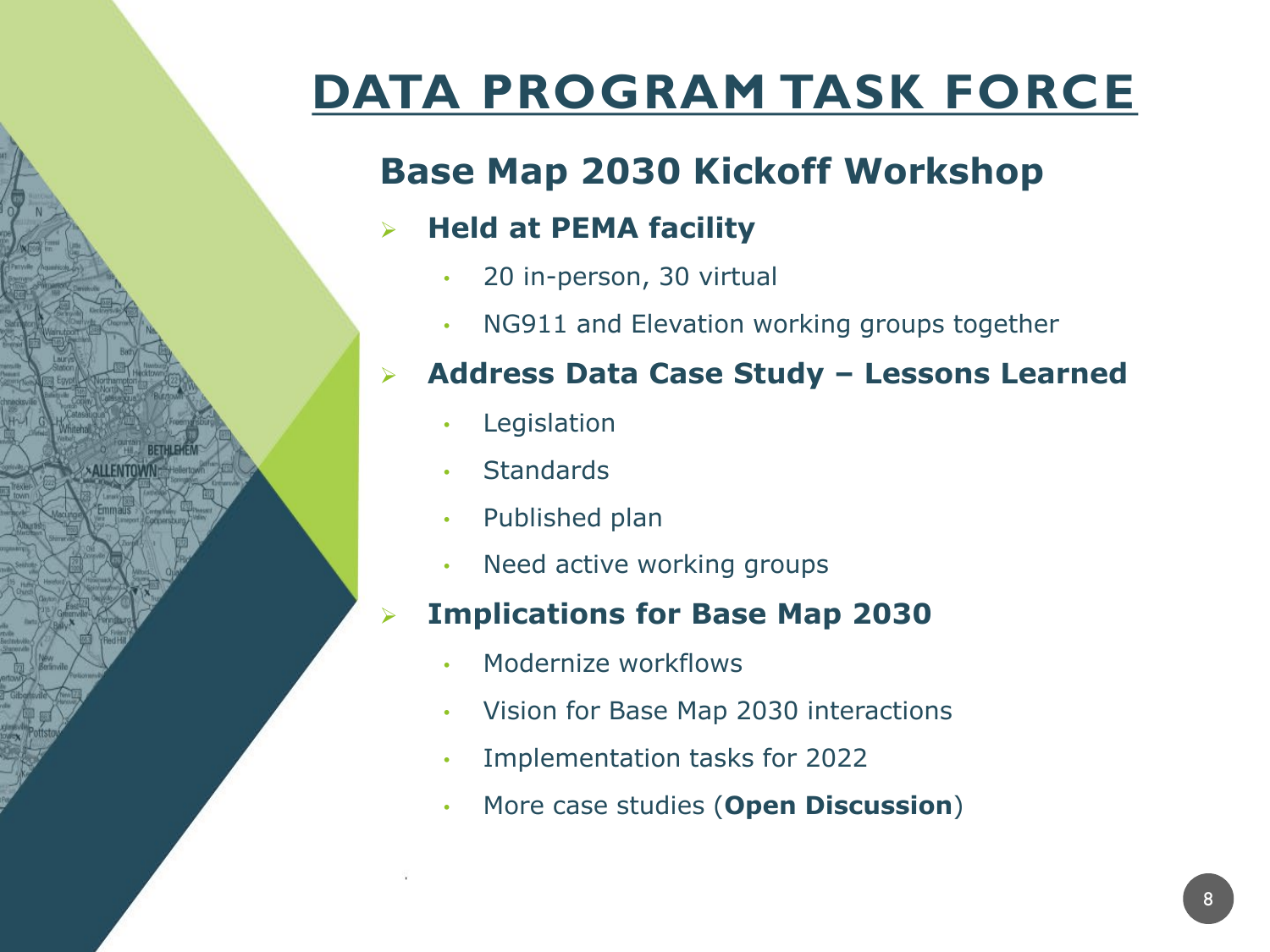## **SERVICE DELIVERY TASK FORCE**

### **DISCUSSION ITEMS**

- $\triangleright$  Signed agreements: holding steady at 59 counties and 1 planning commission
- ▶ Call with PA Open Data Portal staff, discussed priorities
- PEMA imagery latest deliveries are for Franklin and Susquehanna counties
- ▶ PA Data Sharing report draft completed, under revision. Met with Executive Director to discuss potential changes
- ▶ Work with STEB and the County Pros Land Records group goal is to work toward the creation of a statewide parcel / cadastral layer
- $\triangleright$  Base Map 2030 presentation to the Institute for Computational and Data Sciences. Meet with the Center for Immersive Experiences at PA GIS Conference to discuss 3D aspects of PA Base map 2030
- ▶ Setting up PA Base Map 2030 working group under SDTF to explore how 2030 data may be accessed and visualized
- **Presentation on data sharing planned for PA GIS Conference**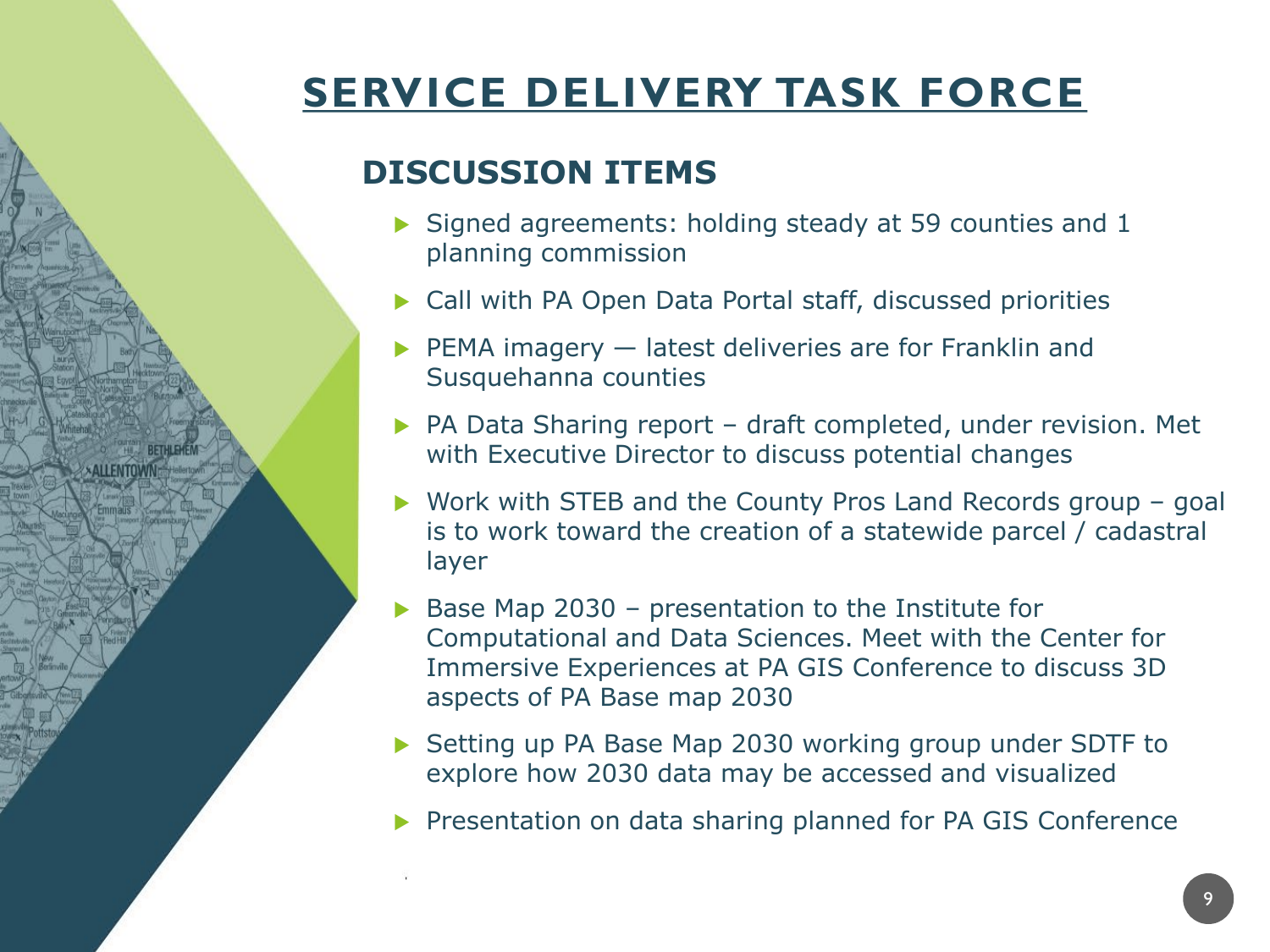# **GOVERNANCE TASK FORCE**

### **DISCUSSION ITEMS**

#### **Legislative Review Subcommittee**

- HB 609 Remains in Senate Committee for Consumer Protection & Professional Licensure since 5/5/2021; no meetings scheduled at this time
- HB 1877 Boundary Change by Ordinance, uniform boundary change reporting supports Statewide BAS; in Senate Appropriations

#### **Broadband Development Subcommittee**

• Subcommittee refocused on drafting special report / white paper on the necessity of broadband for successful geospatial implementation across Pennsylvania. Report will be developed and progressed based on existing procedures

#### **GIS Census Subcommittee**

- Subcommittee efforts continue based on available time. Subcommittee will develop a survey to help identify trends across various entities (public, academic, private, non-profit) within Pennsylvania
- May produce a special report and leverage information to enhance collaboration and coordination. Timeline to be established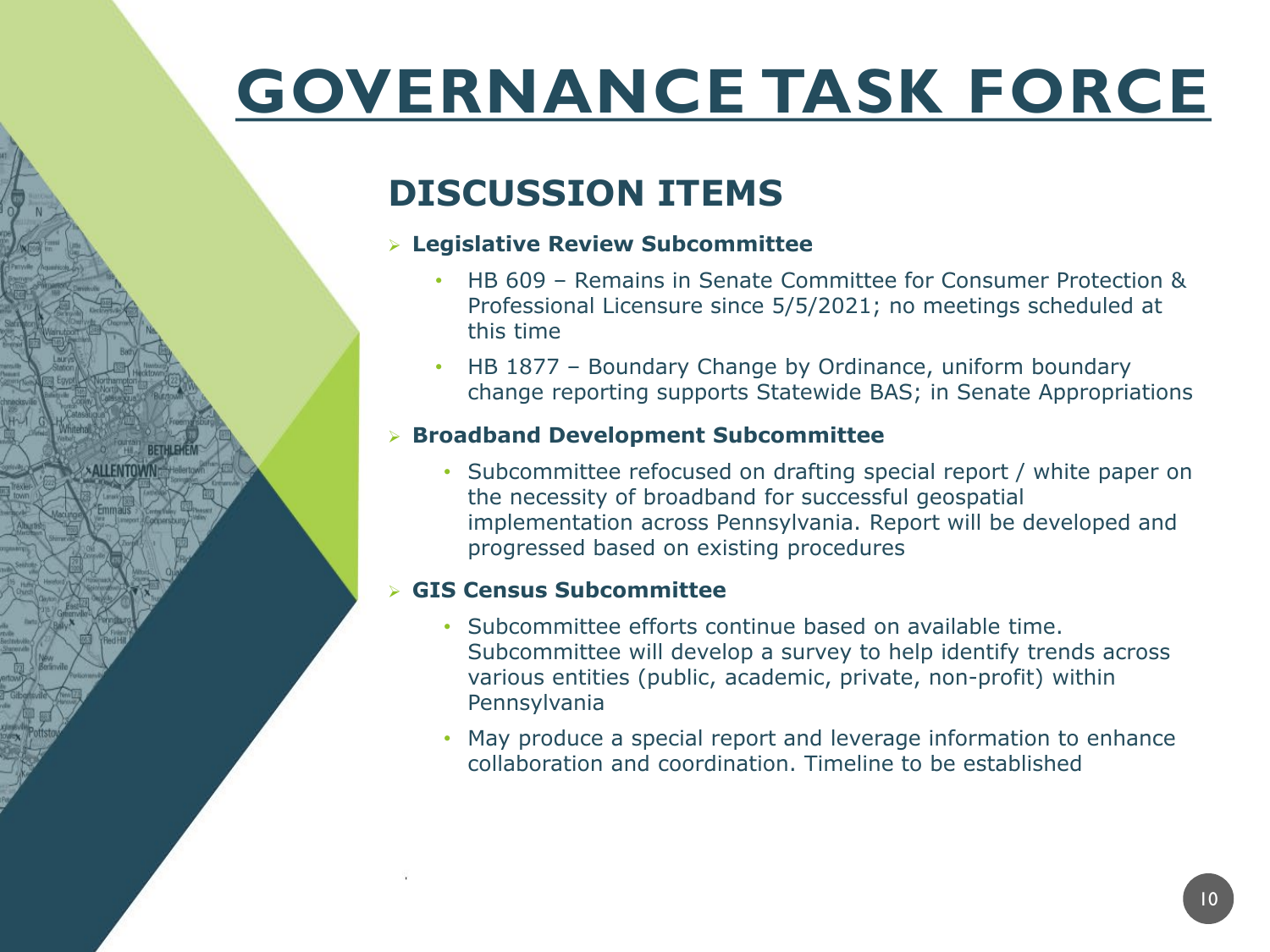## **EXECUTIVE DIRECTOR UPDATE**

### **Communications**

- Completed sponsor briefings
- All Task Forces
- PA GIS preparation

### **BaseMap 2030**

• Kickoff

**ALLENTO** 

- Aspirations
- Realities / calendar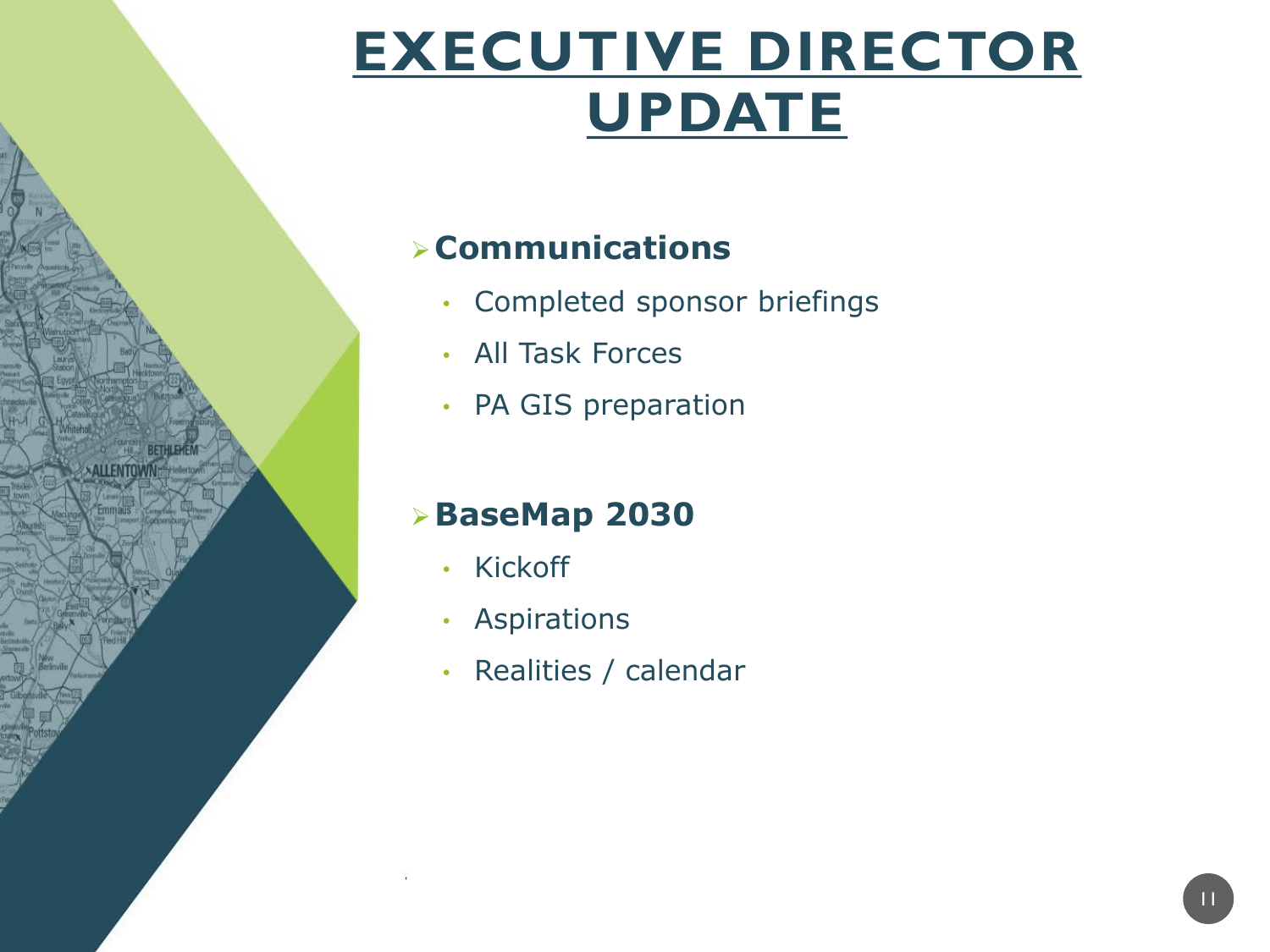## **OTHER BUSINESS**

- $\triangleright$  NENA / NG-911 work group update Barry **Hutchins**
- National / NSGIC updates
- Broadband Development Authority
- > Topics for next meeting All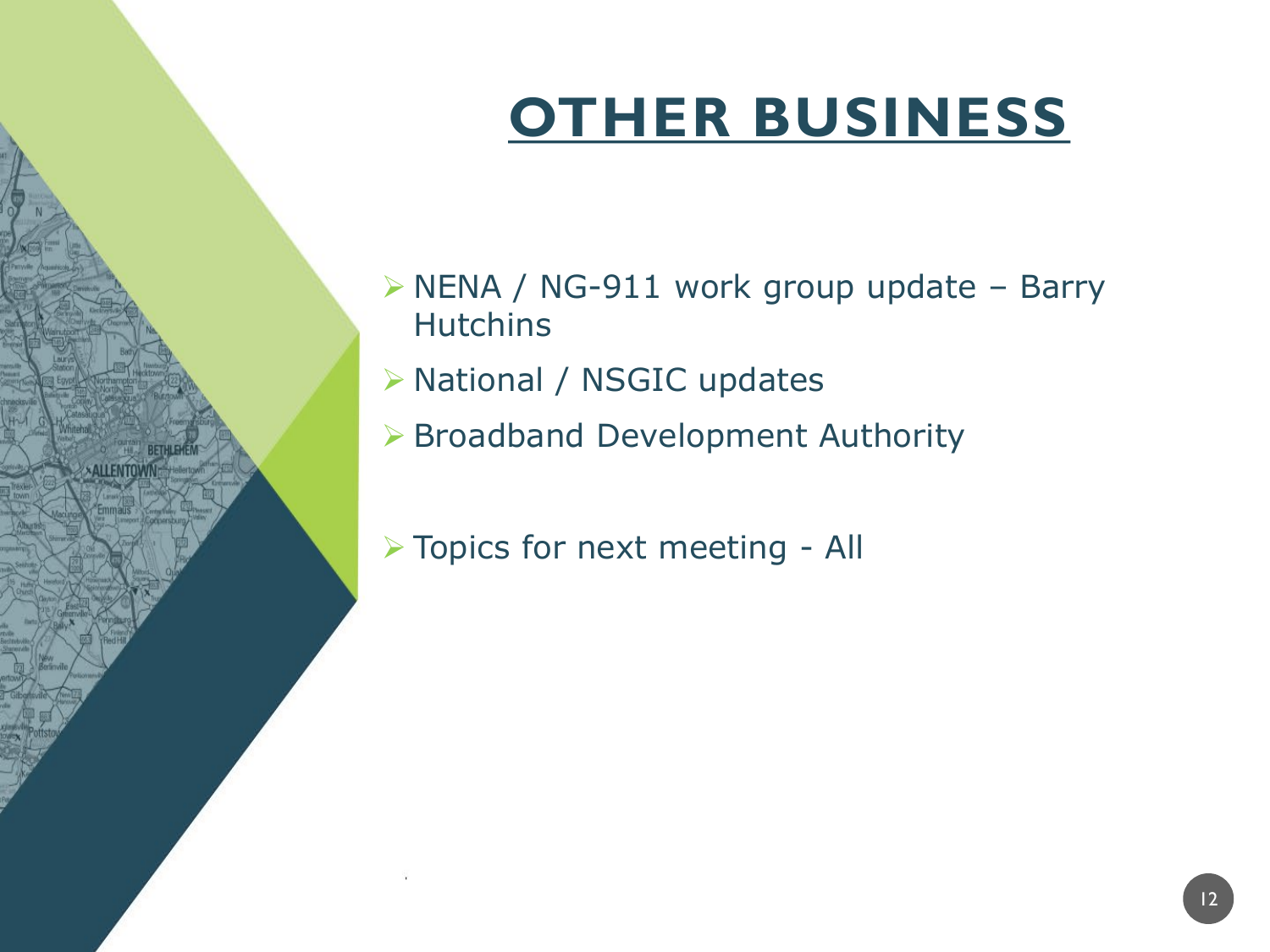

## **OPEN DISCUSSION**

# **Base Map 2030 Look Ahead**

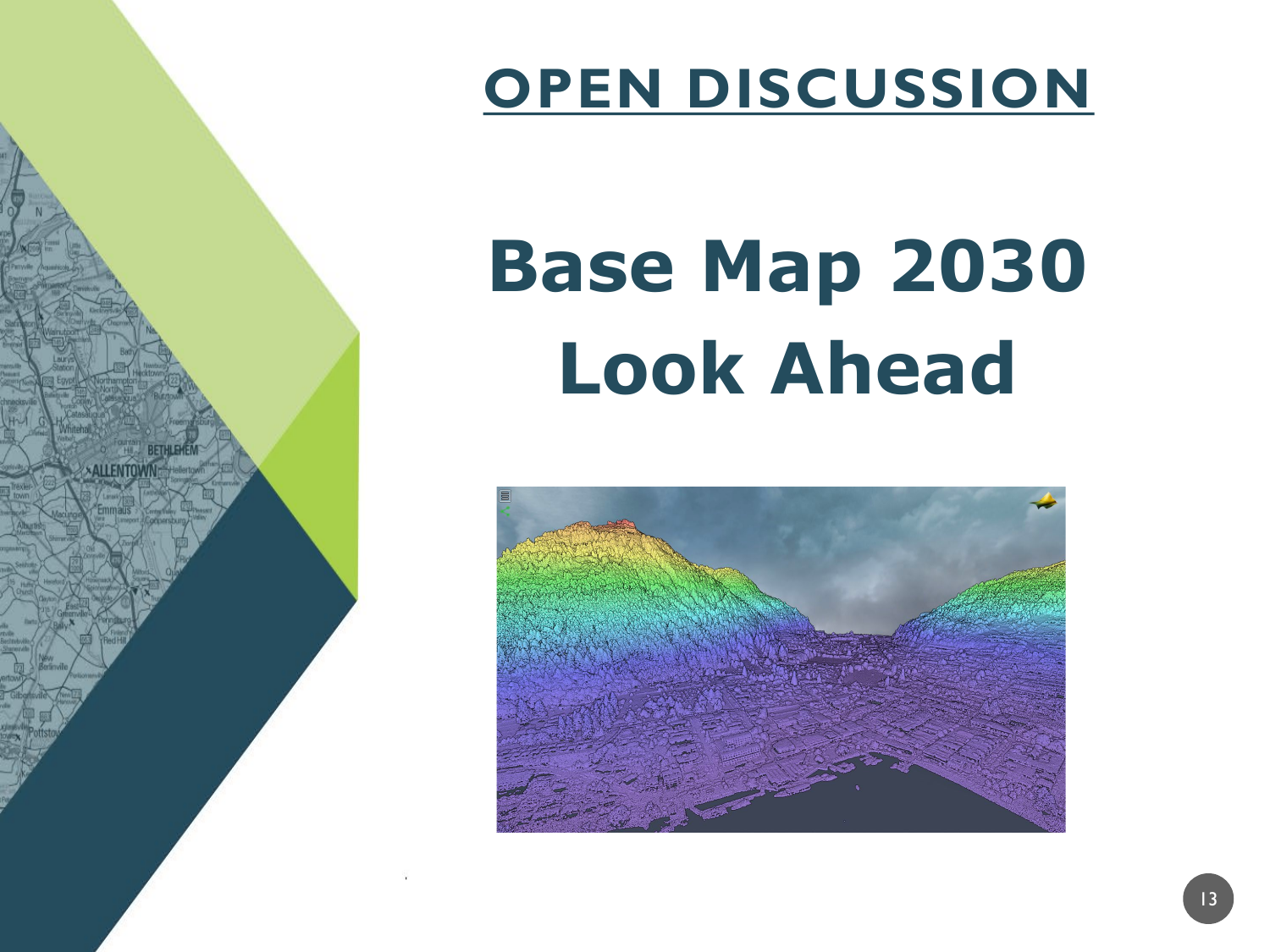# **DATA TF WORKING GROUPS**

### **Civic Boundary**

- Local Government Commission Report to the General Assembly, September 2022 target could slip until:
	- After HB 1877 passage
	- After boundary quality trial

### **Imagery/Elevation**

• Procurement and stewardship recommendation review, July 27, 2022

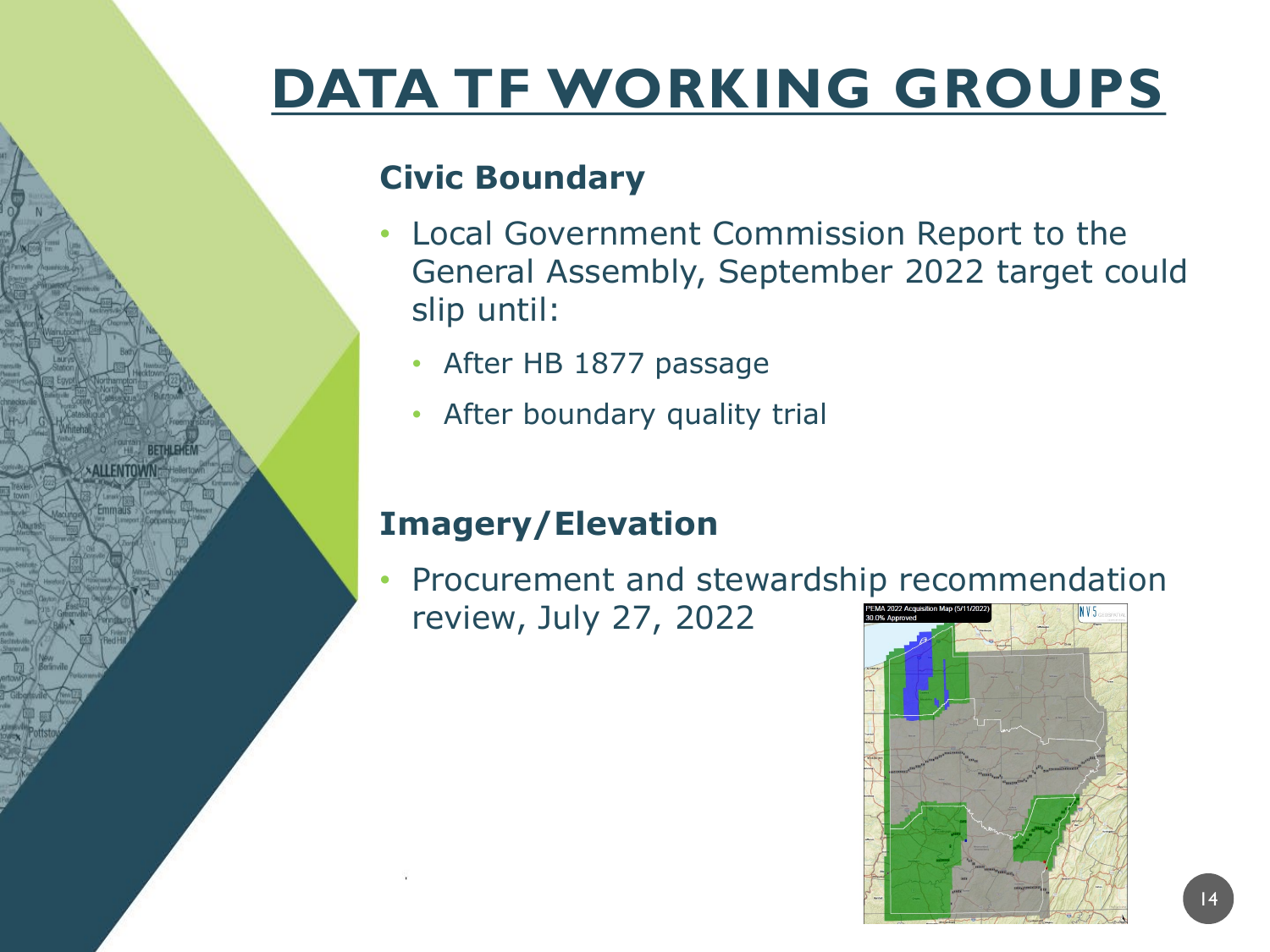## **DATA TF WORKING GROUPS**

### **Cadastral (County Pros LRC)**

- Statewide Parcel Visioning
	- Expanded membership
	- Still in early stages of discussion

### **Hydrography**

**ALLENTO** 

- 3DPA Demo Area
- 3DHP Narrative October 2022
	- Many partners
	- Differentiated by major river basin



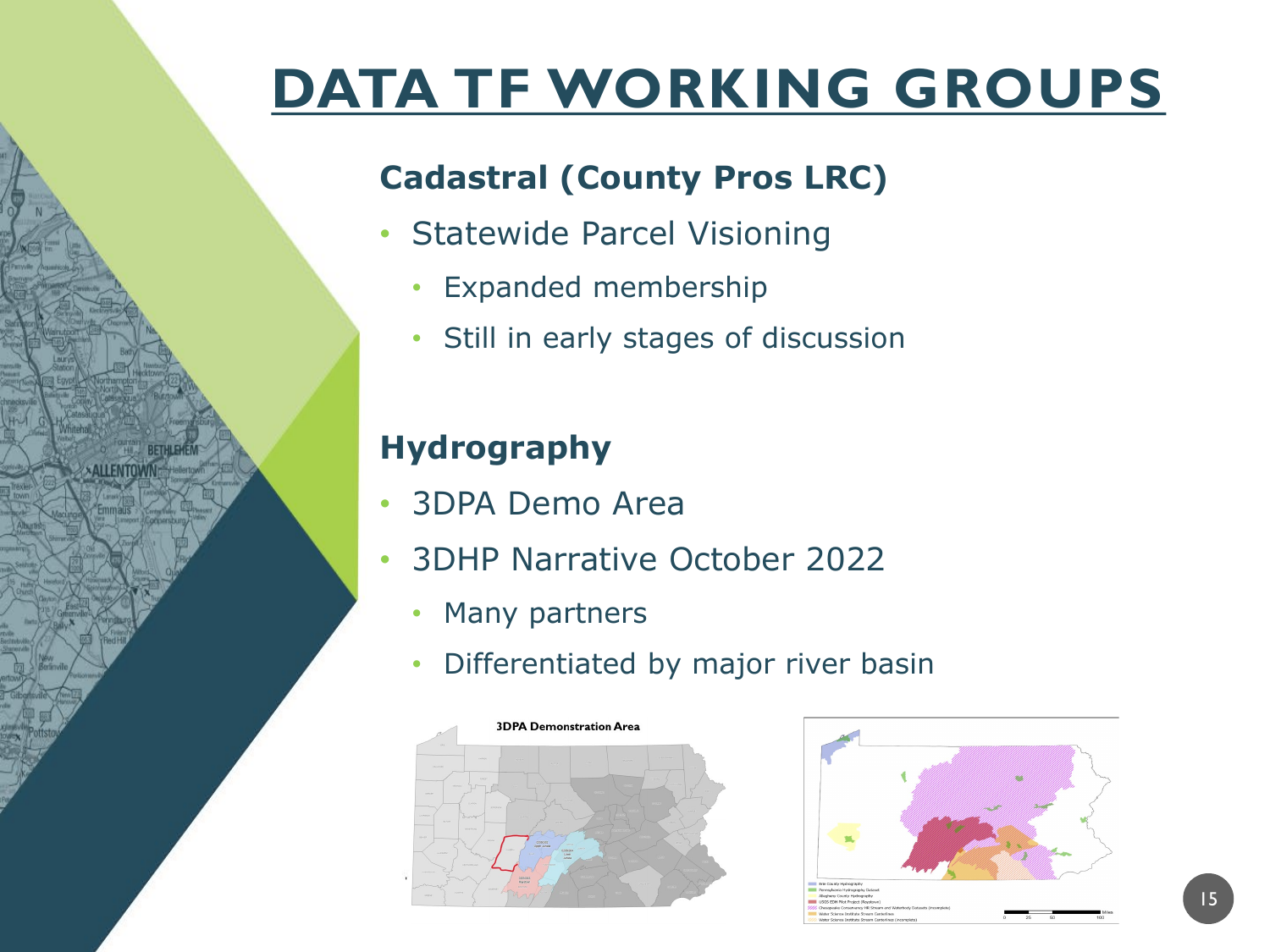## **DATA TF WORKING GROUPS**

### **Service Delivery Task Force**

- Data Sharing Report
	- History / lessons learned
	- Challenges / opportunities



### **Governance Task Force**

- Communications
	- Branding Base Map 2030 August 2022
	- Messaging / promotion October 2022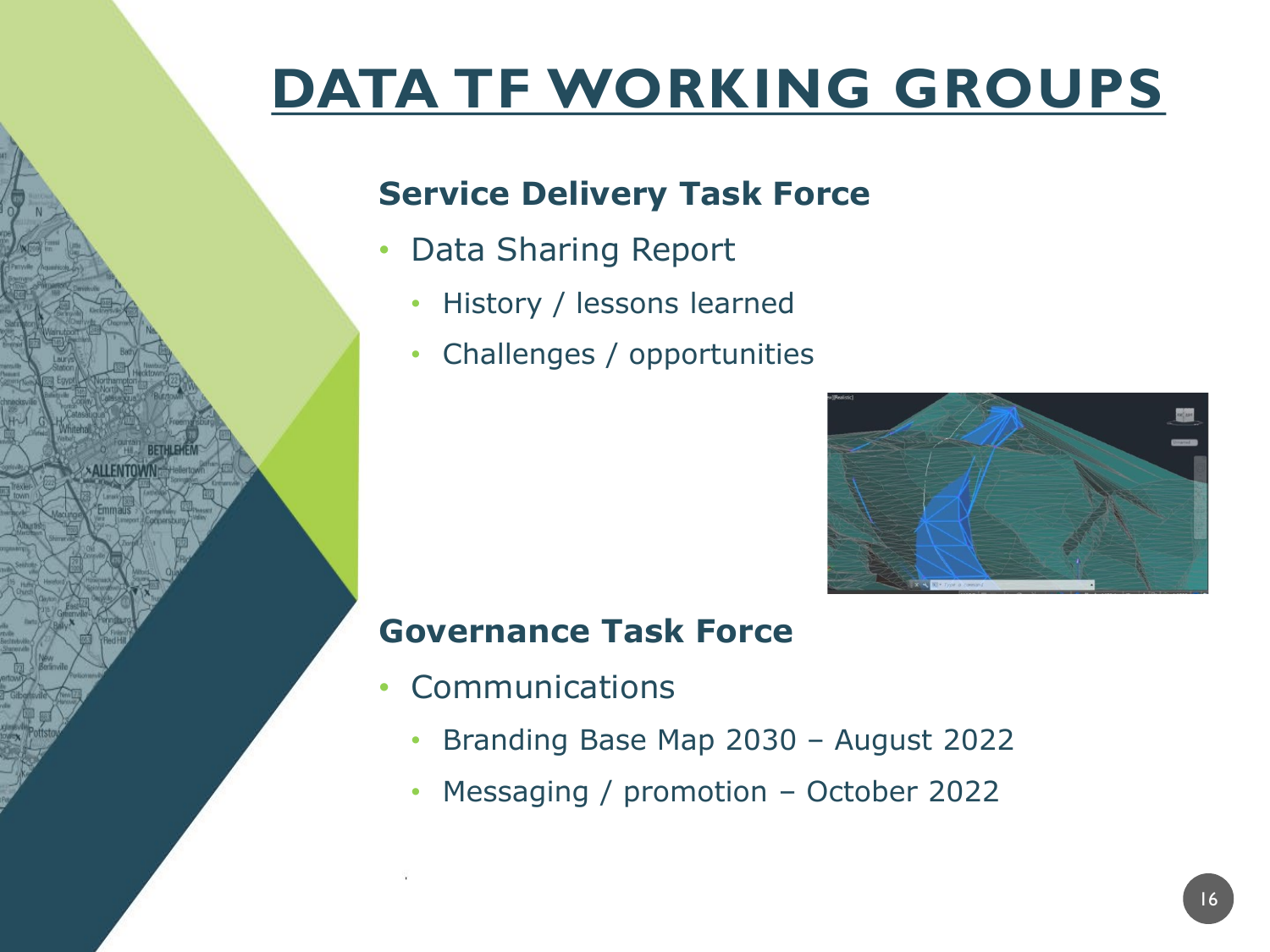# **OPEN DISCUSSION**

Questions about the 2022 directions?

Does this make sense for those that you represent in the GeoBoard?

If so, how and when should we communicate? Technical community? Managerial Community?

Ideas? Resources?